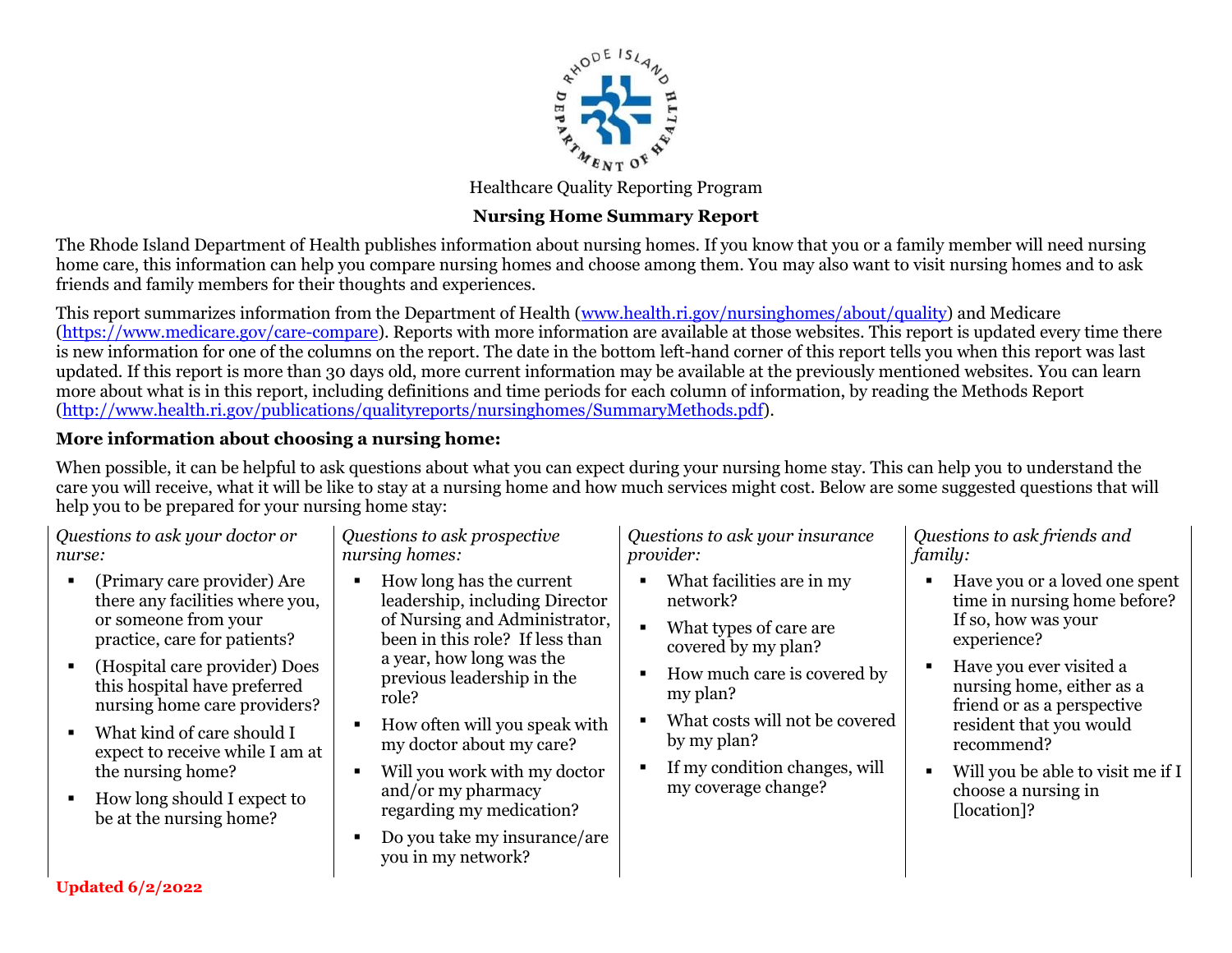

Healthcare Quality Reporting Program

#### **Nursing Home Summary Report**

The Rhode Island Department of Health publishes information about nursing homes. If you know that you or a family member will need nursing home care, this information can help you compare nursing homes and choose among them. You may also want to visit nursing homes and to ask friends and family members for their thoughts and experiences.

This report summarizes information from the Department of Health [\(www.health.ri.gov/nursinghomes/about/quality\)](http://www.health.ri.gov/nursinghomes/about/quality) and Medicare [\(https://www.medicare.gov/care-compare\)](https://www.medicare.gov/care-compare). Reports with more information are available at those websites.

This report is updated every time there is new information for one of the columns below. You can learn more about what is in this report, including definitions and time periods for each column of information, by reading the Methods Report. Please contact nursing homes directly with questions, to inquire about private insurance, to check on bed availability or to schedule a tour.

| <b>Contact Information:</b>                         |                                   | Capacity and<br><b>Certification:</b> |          |                |                                         | <b>Quality And Satisfaction:</b> |              |          |                   |                       |                           |                                                             |                                             |                                  |                                                                                    |
|-----------------------------------------------------|-----------------------------------|---------------------------------------|----------|----------------|-----------------------------------------|----------------------------------|--------------|----------|-------------------|-----------------------|---------------------------|-------------------------------------------------------------|---------------------------------------------|----------------------------------|------------------------------------------------------------------------------------|
|                                                     |                                   |                                       |          |                |                                         |                                  |              |          |                   | Updated 5/1/2022*     |                           |                                                             |                                             |                                  |                                                                                    |
| Facility,<br><b>Alphabetical By County</b>          | <b>Address</b>                    | Phone                                 | Fax      | Number of Beds | Skilled<br>٦ŕ,<br>Number<br><b>Beds</b> | entia<br>έ<br>Õ<br>Secure        | Medicare     | Medicaid | <b>Staffing</b>   | Inspections<br>Health | ပ္လိ<br>Quality<br>Measur | $\overline{\phantom{0}}$<br><b>OVERALL</b><br><b>RATING</b> | erall<br>Care Rating<br>$\circ$<br>Resident | Overall<br>Care Rating<br>Family | <b>NW</b><br>Received Flu<br>Vaccination<br>پ<br><b>Healthca</b><br><b>Workers</b> |
| <b>Bristol County</b>                               |                                   |                                       |          |                |                                         |                                  |              |          |                   |                       |                           |                                                             |                                             |                                  |                                                                                    |
| Crestwood Nursing &<br><b>Rehabilitation Center</b> | 568 Child Street, Warren          | 245-1574                              | 247-0211 | 76             | 76                                      | N                                | Υ            | Y        | ★★★★              | *****                 | ***                       | *****                                                       | Better                                      | Same                             | 96%                                                                                |
| <b>Grace Barker Nursing Home</b>                    | 54 Barker Avenue, Warren          | 245-9100                              | 245-3730 | 86             | 86                                      | N                                | $\mathsf{v}$ | Y        | $\star\star\star$ | $\star\star\star$     | ****                      | ★★★                                                         | Same                                        | Same                             | 90%                                                                                |
| Rhode Island Veterans Home                          | 480 Metacom Avenue, Bristol       | 253-8000                              | 396-8127 | 192            | n/a                                     |                                  | N            | - N      | N/A               | N/A                   | N/A                       | N/A                                                         | Same                                        | Better                           | 75%                                                                                |
| The Dawn Hill Home for Rehab<br>& Healthcare        | One Dawn Hill Road, Bristol       | 253-2300                              | 685-8278 | 133            | 133                                     |                                  | v            | Y        | ***               | $\star$               | ****                      | $\star$                                                     | Same                                        | Better                           | 95%                                                                                |
| Silver Creek Rehab & Healthcare<br>Center           | 7 Creek Lane, Bristol             | 253-3000                              | 685-8278 | 128            | 128                                     | N                                | Y            | Y        | $\star\star\star$ | $\star$               | ****                      | $\star$                                                     | <b>Better</b>                               | Same                             | 98%                                                                                |
| Warren Skilled Nursing &<br>Rehabilitation          | 642 Metacom Avenue,<br>Warren     | 245-2860                              | 245-0959 | 63             | 63                                      | N                                | Υ            | Y        | ★★★★              | ***                   | ★★★★                      | ****                                                        | N/A                                         | N/A                              | 100%                                                                               |
| <b>Kent County</b>                                  |                                   |                                       |          |                |                                         |                                  |              |          |                   |                       |                           |                                                             |                                             |                                  |                                                                                    |
| Alpine Nursing Home                                 | 557 Weaver Hill Road,<br>Coventry | 397-5001                              | 397-2455 | 60             | 60                                      | N                                | Υ            | Y        | ★★★★              | ★★★                   | ★★★★                      | ****                                                        | Better                                      | Better                           | 88%                                                                                |

 *= Much Below Average, = Below Average, = Average, = Above Average, = Much Above Average, n/a = Facility not asked to submit this information, I = Insufficient data sent to obtain adequate rating, N/A = 10 or fewer people provided responses, Worse = Worse than state average, Same = Same as state average, Better = Better than state average, - = Information not provided* 

*\* = Nursing Home Five-Star Ratings are updated every month. If the report that you are viewing is not current, please visi[t https://www.medicare.gov/care-compare/#search](https://www.medicare.gov/care-compare/#search) More information about the Medicare Five-Star Quality Rating System is available a[t https://www.cms.gov/Medicare/Provider-Enrollment-and-Certification/CertificationandComplianc/FSQRS](https://www.cms.gov/Medicare/Provider-Enrollment-and-Certification/CertificationandComplianc/FSQRS) Reports with more information about quality and satisfaction are available a[t www.health.ri.gov/nursinghomes/about/quality.](http://www.health.ri.gov/nursinghomes/about/quality)*

*ꝉ = More information about each domain of the Five-Star Rating System can be found at [https://www.cms.gov/Medicare/Provider-Enrollment-and-](https://www.cms.gov/Medicare/Provider-Enrollment-and-Certification/CertificationandComplianc/Downloads/usersguide.pdf)*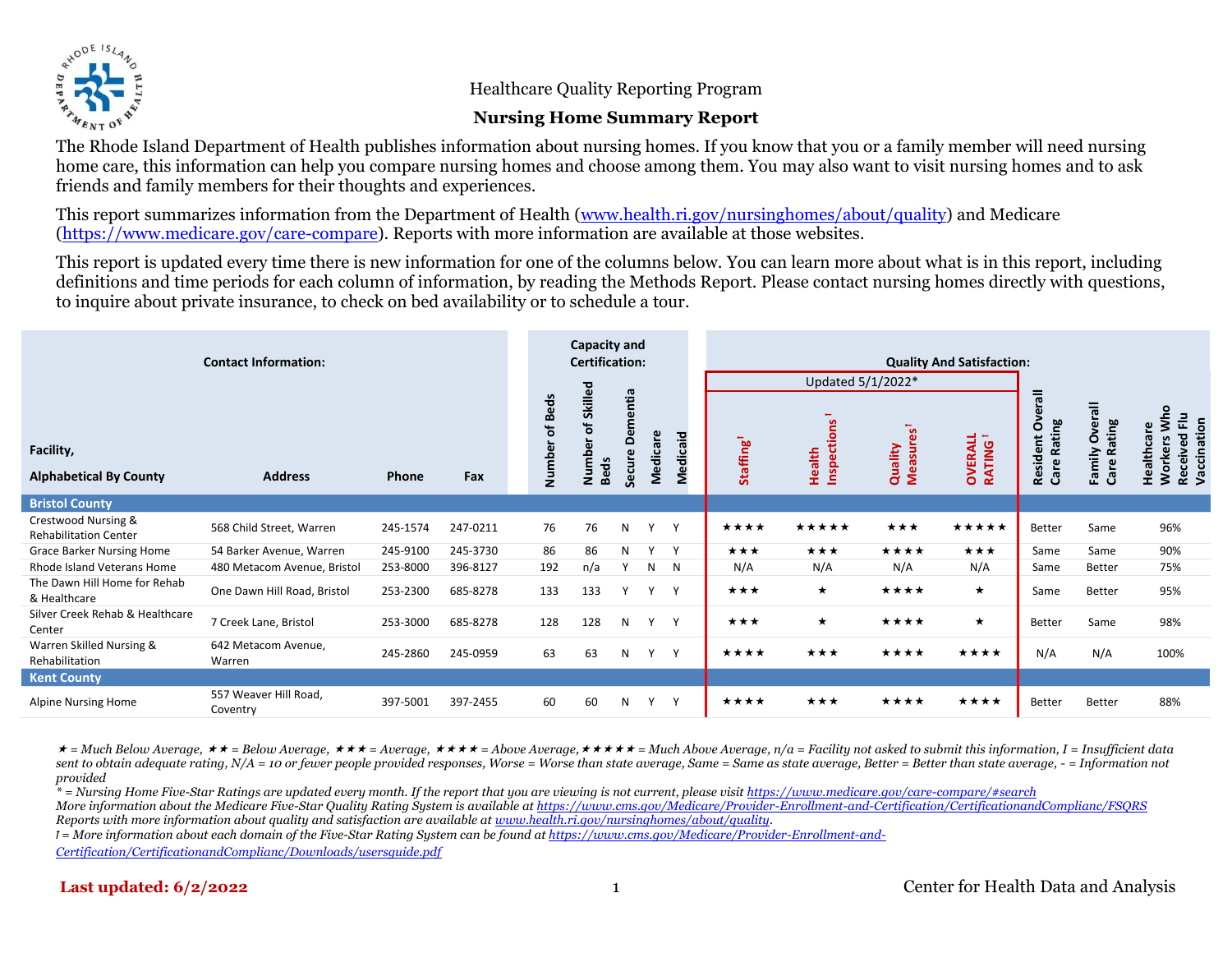|                                                            |                                          |          | <b>Capacity and</b><br><b>Certification:</b> |                |                                  |                    |              |          |                       |                       |                                  |                                 |                                       |                               |                                                                  |
|------------------------------------------------------------|------------------------------------------|----------|----------------------------------------------|----------------|----------------------------------|--------------------|--------------|----------|-----------------------|-----------------------|----------------------------------|---------------------------------|---------------------------------------|-------------------------------|------------------------------------------------------------------|
|                                                            |                                          |          |                                              |                |                                  |                    |              |          |                       | Updated 5/1/2022*     |                                  |                                 |                                       |                               |                                                                  |
| Facility,<br><b>Alphabetical By County</b>                 | <b>Address</b>                           | Phone    | Fax                                          | Number of Beds | Number of Skilled<br><b>Beds</b> | Dementia<br>Secure | Medicare     | Medicaid | Staffing <sup>1</sup> | Inspections<br>Health | Measures <sup>1</sup><br>Quality | <b>OVERALL</b><br><b>RATING</b> | erall<br>δ<br>Care Rating<br>Resident | Family Overall<br>Care Rating | Who<br>룬<br>Received Flu<br>Vaccination<br>Healthcare<br>Workers |
| <b>Avalon Nursing Home</b>                                 | 57 Stokes Street, Warwick                | 738-1200 | 738-9430                                     | 31             | 31                               | N                  | $\mathsf{v}$ | Y        | *****                 | $\star\star\star$     | $\star\star\star$                | ****                            | Better                                | N/A                           | 76%                                                              |
| <b>Brentwood Nursing Home</b>                              | 4000 Post Road, Warwick                  | 884-8000 | 884-7977                                     | 96             | 96                               | N                  | Y            | Y        | ★★★★                  | ****                  | ****                             | ****                            | <b>Better</b>                         | Same                          | 98%                                                              |
| Respiratory and Rehabilitation<br>Center of RI             | 10 Woodland Drive, Coventry              | 826-2000 | 821-0260                                     | 210            | 210                              | Y                  | Y            | Y        | ★★★                   | ★★                    | ★★★★                             | ★★                              | Better                                | Same                          | 97%                                                              |
| Greenwood Center                                           | 1139 Main Avenue, Warwick                | 739-6600 | 738-0310                                     | 130            | 130                              | N.                 | Y            | Y        | ****                  | ***                   | ****                             | ****                            | Same                                  | Same                          | 96%                                                              |
| Kent Regency Center                                        | 660 Commonwealth Avenue,<br>Warwick      | 739-4241 | 732-3358                                     | 153            | 153                              | N                  | Y            | Y        | ****                  | *****                 | ****                             | *****                           | <b>Better</b>                         | Same                          | 95%                                                              |
| <b>Riverview Healthcare</b><br>Community                   | 546 Main Street, Coventry                | 821-6837 | 823-9840                                     | 190            | 190                              | Y                  | Y            | Y        | ★★★                   | ★★                    | ★★★                              | $\star\star$                    | Worse                                 | Worse                         | 64%                                                              |
| Saint Elizabeth Home East<br>Greenwich                     | 1 Saint Elizabeth Way, East<br>Greenwich | 471-6060 | 471-6072                                     | 168            | 168                              | Y                  | Y            | Y        | *****                 | **                    | ****                             | ***                             | Better                                | Better                        | 92%                                                              |
| <b>Sunny View Nursing Home</b>                             | 83 Corona Street, Warwick                | 737-9193 | 737-9196                                     | 57             | 57                               | N                  | Y            | Y        | ★★★★                  | ★★                    | ★★★★★                            | ****                            | <b>Better</b>                         | Better                        | 95%                                                              |
| West Shore Health Center                                   | 109 West Shore Road,<br>Warwick          | 739-9440 | 739-3531                                     | 145            | 145                              | Y                  | Y            | Y        | ★★                    | ★★★★                  | ****                             | ****                            | Same                                  | Same                          | 96%                                                              |
| West View Nursing and<br><b>Rehabilitation Center</b>      | 239 Legris Avenue, West<br>Warwick       | 828-9000 |                                              | 120            | 120                              | N                  | Y            | Y        | ***                   | ***                   | ***                              | ***                             | <b>Better</b>                         | Same                          | 99%                                                              |
| <b>Newport County</b>                                      |                                          |          |                                              |                |                                  |                    |              |          |                       |                       |                                  |                                 |                                       |                               |                                                                  |
| Brookdale Sakonnet Bay                                     | 1215 Main Road, Tiverton                 | 624-1880 | 624-6265                                     | 30             | n/a                              | Y                  | N            | N        | N/A                   | N/A                   | N/A                              | N/A                             | N/A                                   | N/A                           | $\overline{\phantom{a}}$                                         |
| Royal Middletown Nursing &<br><b>Rehabilitation Center</b> | 193 Forest Avenue,<br>Middletown         | 847-2777 | 848-7403                                     | 50             | 50                               | N                  | Y            | Y        | ★★★★★                 | **                    | ★★★★                             | ***                             | N/A                                   | N/A                           | 76%                                                              |
| <b>Grand Islander Center</b>                               | 333 Green End Avenue,<br>Middletown      | 849-7100 | 849-6076                                     | 146            | 146                              | Y                  | Y            | Y        | ****                  | ****                  | ***                              | ****                            | <b>Better</b>                         | Same                          | 96%                                                              |
| Heatherwood Nursing &<br><b>Subacute Center</b>            | 398 Bellevue Avenue,<br>Newport          | 849-6600 | 847-0778                                     | 114            | 114                              | Y                  | Y            | Y        | ★★★★                  | ****                  | *****                            | *****                           | Same                                  | Same                          | 91%                                                              |
| John Clarke Retirement Centre                              | 600 Valley Road, Middletown              | 846-0743 | 848-5890                                     | 60             | 60                               | N                  | Y            | Y        | ★★★★                  | *****                 | ★★★★                             | *****                           | Same                                  | Better                        | 89%                                                              |
| St Clare Home                                              | 309 Spring Street, Newport               | 849-3204 | 849-5780                                     | 50             | 50                               | N                  | Y            | Y        | *****                 | ★                     | ★★                               | $\star\star$                    | Same                                  | Same                          | $\overline{\phantom{a}}$                                         |
| Village House Nursing &<br><b>Rehabilitation Center</b>    | 70 Harrison Avenue, Newport              | 849-5222 | 849-5765                                     | 95             | 95                               | Y                  | Y            | Y        | ****                  | ***                   | ****                             | ****                            | Better                                | Better                        | 94%                                                              |

 *= Much Below Average, = Below Average, = Average, = Above Average, = Much Above Average, n/a = Facility not asked to submit this information, I = Insufficient data sent to obtain adequate rating, N/A = 10 or fewer people provided responses, Worse = Worse than state average, Same = Same as state average, Better = Better than state average, - = Information not provided*

*\* = Nursing Home Five-Star Ratings are updated every month. If the report that you are viewing is not current, please visi[t https://www.medicare.gov/care-compare/#search](https://www.medicare.gov/care-compare/#search) More information about the Medicare Five-Star Quality Rating System is available a[t https://www.cms.gov/Medicare/Provider-Enrollment-and-Certification/CertificationandComplianc/FSQRS](https://www.cms.gov/Medicare/Provider-Enrollment-and-Certification/CertificationandComplianc/FSQRS) Reports with more information about quality and satisfaction are available a[t www.health.ri.gov/nursinghomes/about/quality.](http://www.health.ri.gov/nursinghomes/about/quality)*

*ꝉ = More information about each domain of the Five-Star Rating System can be found at [https://www.cms.gov/Medicare/Provider-Enrollment-and-](https://www.cms.gov/Medicare/Provider-Enrollment-and-Certification/CertificationandComplianc/Downloads/usersguide.pdf)*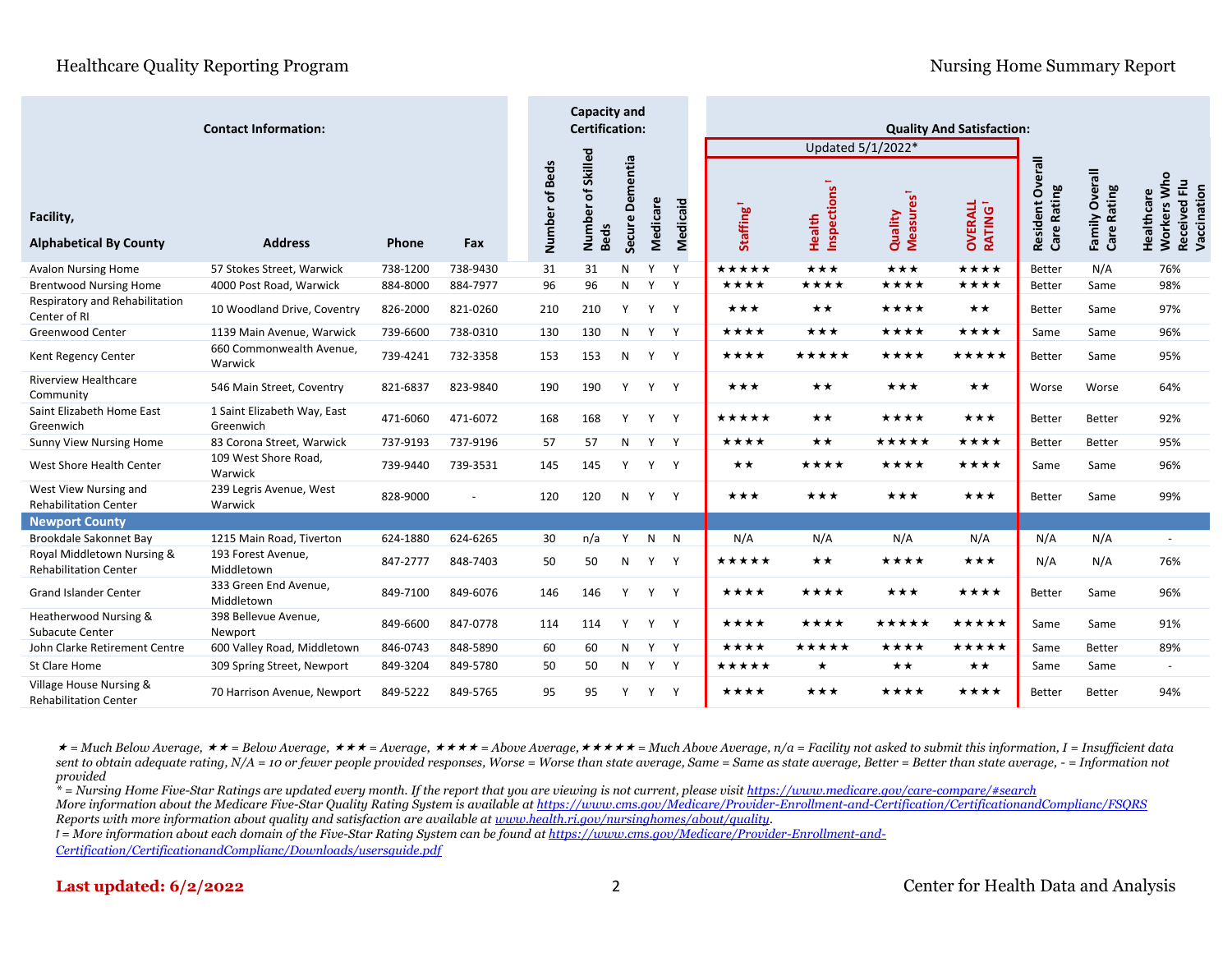|                                                                    |                                         | <b>Capacity and</b><br><b>Certification:</b> |                          |                |                   |          | Updated 5/1/2022* | <b>Quality And Satisfaction:</b> |                       |             |                       |                                 |                        |                                      |                                                          |
|--------------------------------------------------------------------|-----------------------------------------|----------------------------------------------|--------------------------|----------------|-------------------|----------|-------------------|----------------------------------|-----------------------|-------------|-----------------------|---------------------------------|------------------------|--------------------------------------|----------------------------------------------------------|
| Facility,                                                          |                                         |                                              |                          | Number of Beds | Number of Skilled | Dementia |                   | <b>Medicaid</b>                  |                       | Inspections | Measures <sup>1</sup> |                                 | Overall<br>Care Rating | <b>Family Overall</b><br>Care Rating | Workers Who<br>Received Flu<br>Vaccination<br>Healthcare |
| <b>Alphabetical By County</b>                                      | <b>Address</b>                          | Phone                                        | Fax                      |                | <b>Beds</b>       | Secure I | Medicare          |                                  | Staffing <sup>1</sup> | Health      | Quality               | <b>OVERALL</b><br><b>RATING</b> | Resident               |                                      |                                                          |
| <b>Providence County</b>                                           |                                         |                                              |                          |                |                   |          |                   |                                  |                       |             |                       |                                 |                        |                                      |                                                          |
| Bannister Ctr for Rehab &<br>Healthcare                            | 135 Dodge Street, Providence            | 521-9600                                     | 351-0020                 | 161            | 161               | N        |                   | Y Y                              | ★★★★                  | $\star$     | $\star\star$          | $\star\star$                    | - 1                    | N/A                                  | 58%                                                      |
| <b>Bayberry Commons</b>                                            | 181 Davis Drive, Pascoag                | 568-0600                                     | 568-3080                 | 110            | 110               | Y        | Y                 | Y                                | ★★★★                  | ★★          | ★★                    | ★★★                             | Same                   | Same                                 | 83%                                                      |
| <b>Berkshire Place</b>                                             | 455 Douglas Ave, Providence             | 553-8600                                     | 685-8278                 | 220            | 220               | Y        | Y                 | Y                                | **                    | $\star$     | ★★★                   | $\star$                         | Worse                  | Same                                 | 85%                                                      |
| Bethany Home of Rhode Island                                       | 111 South Angell Street,<br>Providence  | 831-2870                                     | 331-9570                 | 33             | 33                | N        | Y                 | Y                                | *****                 | ***         | *****                 | *****                           | N/A                    | N/A                                  | 93%                                                      |
| <b>Briarcliffe Manor</b>                                           | 49 Old Pocasset Road,<br>Johnston       | 944-2450                                     | 944-2455                 | 122            | 122               | Y        | Y                 | Y                                | ****                  | ****        | *****                 | *****                           | <b>Better</b>          | Same                                 | 100%                                                     |
| <b>Cedar Crest Nursing Centre</b>                                  | 125 Scituate Avenue,<br>Cranston        | 944-8500                                     | 944-5162                 | 156            | 156               | Y        | Y                 | Y                                | ****                  | ****        | ****                  | ****                            | Same                   | Better                               | 98%                                                      |
| <b>Charlesgate Nursing Center</b>                                  | 100 Randall Street,<br>Providence       | 861-5858                                     | 861-2540                 | 120            | 120               | Y        | Y                 | Y                                | ★★★                   | ★★          | ****                  | $\star\star$                    | Worse                  | Same                                 | 84%                                                      |
| Cherry Hill Manor                                                  | 2 Cherry Hill Road, Johnston            | 231-3102                                     | $\blacksquare$           | 172            | 172               | N        | Y                 | Y                                | ***                   | ****        | ★★★★★                 | *****                           | Same                   | Same                                 | 54%                                                      |
| Stillwater Assisted Living and<br><b>Skilled Nursing Community</b> | 20 Austin Avenue, Greenville            | 949-3880                                     | $\overline{\phantom{a}}$ | 80             | 80                | Y        | Y                 | Y                                | ***                   | ★★          | ****                  | $\star\star$                    | Same                   | Same                                 | $\sim$                                                   |
| Cra-Mar Meadows                                                    | 575 Seven Mile Road,<br>Cranston        | 828-5010                                     | $\overline{\phantom{a}}$ | 41             | 41                | N        | Y                 | Y                                | ****                  | ****        | *****                 | *****                           | Same                   | Same                                 | 77%                                                      |
| Eastgate Nursing &<br><b>Rehabilitation Center</b>                 | 198 Waterman Avenue, East<br>Providence | 431-2087                                     | 435-6465                 | 68             | 68                | N        | Y                 | Y                                | ****                  | *****       | ★★★★                  | *****                           | Same                   | N/A                                  | 91%                                                      |
|                                                                    |                                         |                                              |                          |                |                   |          |                   |                                  |                       |             |                       |                                 |                        |                                      |                                                          |
| Elmhurst Rehabilitation and<br><b>Healthcare Center</b>            | 50 Maude Street, Providence             | 456-2600                                     |                          | 206            | 206               | Y        | Y                 | Y                                | ★★                    | $\star$     | *****                 | ★★                              | Same                   | Same                                 | 85%                                                      |
| <b>Elmwood Nursing and</b><br><b>Rehabilitation Center</b>         | 225 Elmwood Avenue,<br>Providence       | 272-0600                                     | 454-0818                 | 70             | 70                | Y        | Y                 | Y                                | ★★★                   | *****       | ****                  | ★★★★★                           | Same                   | Same                                 | 94%                                                      |
| Evergreen House Health Center                                      | 1 Evergreen Drive, East<br>Providence   | 438-3250                                     | 438-4813                 | 160            | 160               | N        | Y                 | Y                                | ★★★                   | ***         | ****                  | ★★★                             | Worse                  | Same                                 | 95%                                                      |

 *= Much Below Average, = Below Average, = Average, = Above Average, = Much Above Average, n/a = Facility not asked to submit this information, I = Insufficient data sent to obtain adequate rating, N/A = 10 or fewer people provided responses, Worse = Worse than state average, Same = Same as state average, Better = Better than state average, - = Information not provided*

*\* = Nursing Home Five-Star Ratings are updated every month. If the report that you are viewing is not current, please visi[t https://www.medicare.gov/care-compare/#search](https://www.medicare.gov/care-compare/#search) More information about the Medicare Five-Star Quality Rating System is available a[t https://www.cms.gov/Medicare/Provider-Enrollment-and-Certification/CertificationandComplianc/FSQRS](https://www.cms.gov/Medicare/Provider-Enrollment-and-Certification/CertificationandComplianc/FSQRS) Reports with more information about quality and satisfaction are available a[t www.health.ri.gov/nursinghomes/about/quality.](http://www.health.ri.gov/nursinghomes/about/quality)*

*ꝉ = More information about each domain of the Five-Star Rating System can be found at [https://www.cms.gov/Medicare/Provider-Enrollment-and-](https://www.cms.gov/Medicare/Provider-Enrollment-and-Certification/CertificationandComplianc/Downloads/usersguide.pdf)*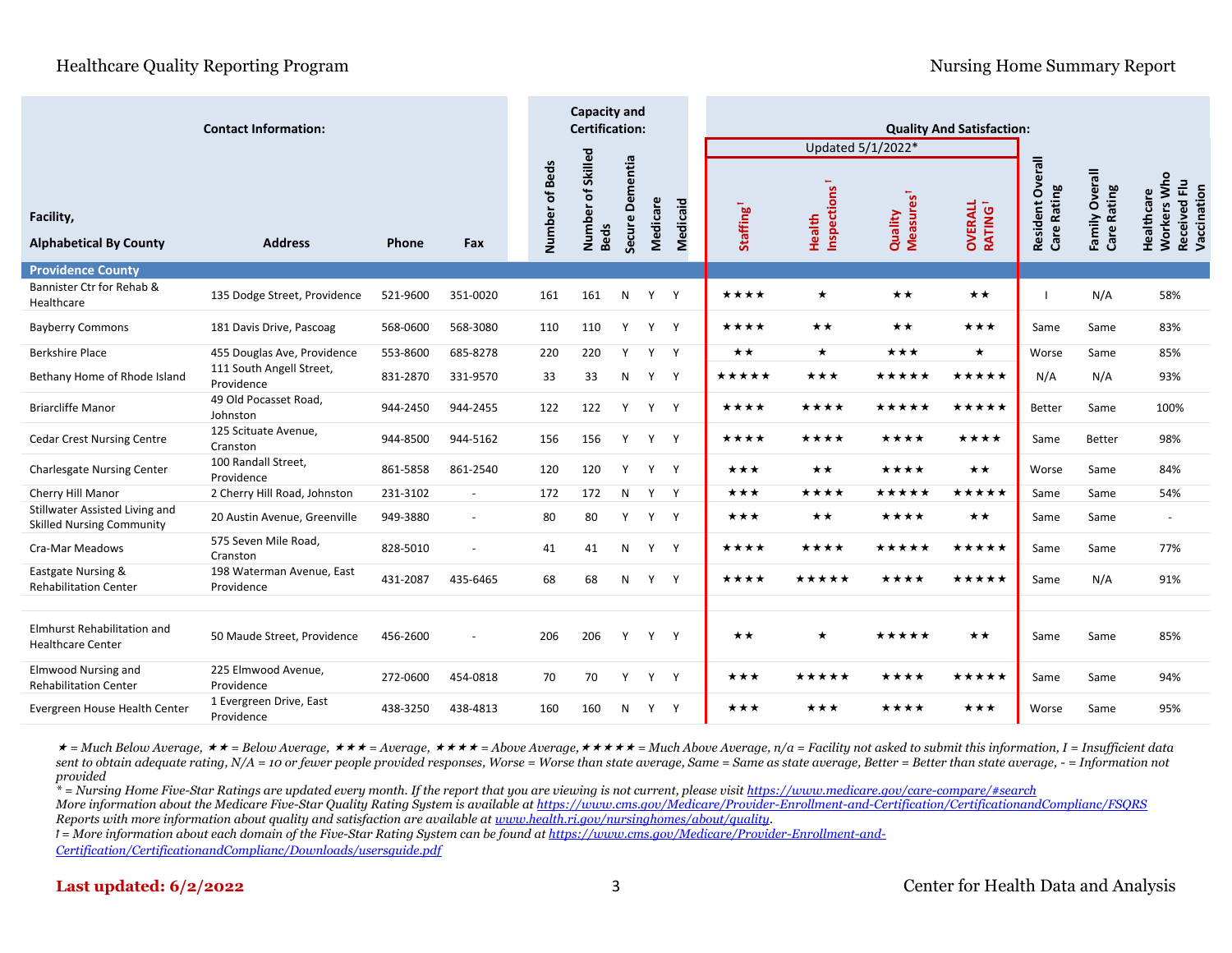|                                                            |                                          |          | <b>Capacity and</b><br><b>Certification:</b> |                |                                  |                 | <b>Quality And Satisfaction:</b> |                 |                       |                       |                                  |                                 |                                    |                               |                                                             |
|------------------------------------------------------------|------------------------------------------|----------|----------------------------------------------|----------------|----------------------------------|-----------------|----------------------------------|-----------------|-----------------------|-----------------------|----------------------------------|---------------------------------|------------------------------------|-------------------------------|-------------------------------------------------------------|
|                                                            |                                          |          |                                              |                |                                  |                 |                                  |                 |                       | Updated 5/1/2022*     |                                  |                                 |                                    |                               |                                                             |
| Facility,<br><b>Alphabetical By County</b>                 | <b>Address</b>                           | Phone    | Fax                                          | Number of Beds | Number of Skilled<br><b>Beds</b> | Secure Dementia | Medicare                         | <b>Medicaid</b> | Staffing <sup>1</sup> | Inspections<br>Health | Measures <sup>1</sup><br>Quality | <b>RATING</b><br><b>OVERALL</b> | Overall<br>Care Rating<br>Resident | Family Overall<br>Care Rating | Who<br>Received Flu<br>Vaccination<br>Healthcare<br>Workers |
| Friendly Home                                              | 303 Rhodes Avenue,<br>Woonsocket         | 769-7220 | 766-8282                                     | 126            | 126                              | N               | Y                                | Y               | ***                   | **                    | ***                              | $\star\star$                    | <b>Better</b>                      | Same                          | 97%                                                         |
| <b>Golden Crest Nursing Centre</b>                         | 100 Smithfield Road,<br>Providence       | 353-1710 | 353-1618                                     | 152            | 152                              | Y               | Y                                | Y               | ★★★                   | ★★                    | ***                              | ★★                              | <b>Better</b>                      | Same                          | 90%                                                         |
| <b>Grandview Center</b>                                    | 100 Chambers Street,<br>Cumberland       | 724-7500 | 724-7543                                     | 72             | 72                               | N               | Y                                | Y               | ★★★                   | ★★                    | *****                            | $\star\star\star$               | Same                               | N/A                           | 100%                                                        |
| Greenville Skilled Nursing &<br>Rehabilitation             | 735 Putnam Pike, Greenville              | 949-1200 | 949-1204                                     | 131            | 131                              | Y               | Y                                | Y               | ***                   | **                    | ***                              | $\star\star$                    | Same                               | Same                          | 69%                                                         |
| Harris Health Care Center-North                            | 60 Eben Brown Lane, Central<br>Falls     | 722-6000 | 726-0850                                     | 32             | 32                               | N               | Y                                | Y               | ★★★                   | ★★                    | *****                            | ★★★                             | Worse                              | N/A                           | 89%                                                         |
| <b>Harris Health Center</b>                                | 833 Broadway, East<br>Providence         | 434-7404 | 435-4255                                     | 31             | 31                               | N               | Y                                | Y               | ★★★★                  | $\star$               | ★★                               | ★★                              | Same                               |                               | 84%                                                         |
| Hattie Ide Chaffee Home                                    | 200 Wampanoag Trail, East<br>Providence  | 434-1520 | 438-8494                                     | 60             | 60                               | N               | Y                                | Y               | ★★★★                  | ★★★                   | *****                            | ★★★★★                           | Same                               | Better                        | 73%                                                         |
| <b>Hebert Nursing Home</b>                                 | 180 Log Road, Smithfield                 | 231-7016 | 231-4018                                     | 133            | 133                              | N               | Y                                | Y               |                       |                       |                                  |                                 | Worse                              | N/A                           | 62%                                                         |
| Heritage Hills Nursing &<br><b>Rehabilitation Center</b>   | 80 Douglas Pike, Smithfield              | 231-2700 | 231-2703                                     | 100            | 100                              | N               | Y                                | Y               | ★★★                   | *****                 | ★★★★★                            | *****                           | Same                               | Same                          | 85%                                                         |
| <b>Holiday Retirement Home</b>                             | 30 Sayles Hill Road, Manville            | 765-1440 | 765-7464                                     | 170            | 170                              | N               | Y                                | Y               | ****                  | ★★                    | ****                             | ★★★                             | Same                               | Better                        | 87%                                                         |
| Lincolnwood Rehabilitation and<br><b>Healthcare Center</b> | 610 Smithfield Road, North<br>Providence | 353-6300 |                                              | 210            | 200                              | Y               | Y                                | Y               | ★★                    | $\star$               | ***                              | $\star$                         | Better                             | Same                          | 94%                                                         |
| Jeanne Jugan Residence                                     | 964 Main Street, Pawtucket               | 723-4314 | 723-4316                                     | 49             | 49                               | N               | Y                                | Y               | *****                 | ****                  | ★★★★                             | *****                           | Better                             | Better                        | 90%                                                         |
| Linn Health and Rehabilitation                             | 30 Alexander Avenue, East<br>Providence  | 438-7210 | 435-4231                                     | 84             | 84                               | N               | Y                                | Y               | ★★★★                  | ★★                    | ★★★★                             | ★★★                             | Worse                              | Same                          | 74%                                                         |
| <b>Mansion Nursing And</b><br><b>Rehabilitation Center</b> | 104 Clay Street, Central Falls           | 722-0830 | 728-1814                                     | 62             | 62                               | N               | Y                                | Y               | ****                  | $\star$               | ****                             | ★★                              | Same                               | Same                          | 92%                                                         |
| Morgan Health Center                                       | 80 Morgan Avenue, Johnston               | 944-7800 | 944-6037                                     | 120            | 91                               | Y               | Y                                | Y               | ***                   | **                    | ***                              | **                              | Same                               | Same                          | 47%                                                         |
| Mount St Rita Health Centre                                | 15 Sumner Brown Road,<br>Cumberland      | 333-6352 | 333-1012                                     | 98             | 98                               | N               | Y                                | Y               | ****                  | $\star$               | ****                             | $\star\star$                    | Same                               | Same                          | 69%                                                         |

 *= Much Below Average, = Below Average, = Average, = Above Average, = Much Above Average, n/a = Facility not asked to submit this information, I = Insufficient data sent to obtain adequate rating, N/A = 10 or fewer people provided responses, Worse = Worse than state average, Same = Same as state average, Better = Better than state average, - = Information not provided*

*\* = Nursing Home Five-Star Ratings are updated every month. If the report that you are viewing is not current, please visi[t https://www.medicare.gov/care-compare/#search](https://www.medicare.gov/care-compare/#search) More information about the Medicare Five-Star Quality Rating System is available a[t https://www.cms.gov/Medicare/Provider-Enrollment-and-Certification/CertificationandComplianc/FSQRS](https://www.cms.gov/Medicare/Provider-Enrollment-and-Certification/CertificationandComplianc/FSQRS) Reports with more information about quality and satisfaction are available a[t www.health.ri.gov/nursinghomes/about/quality.](http://www.health.ri.gov/nursinghomes/about/quality)*

*ꝉ = More information about each domain of the Five-Star Rating System can be found at [https://www.cms.gov/Medicare/Provider-Enrollment-and-](https://www.cms.gov/Medicare/Provider-Enrollment-and-Certification/CertificationandComplianc/Downloads/usersguide.pdf)*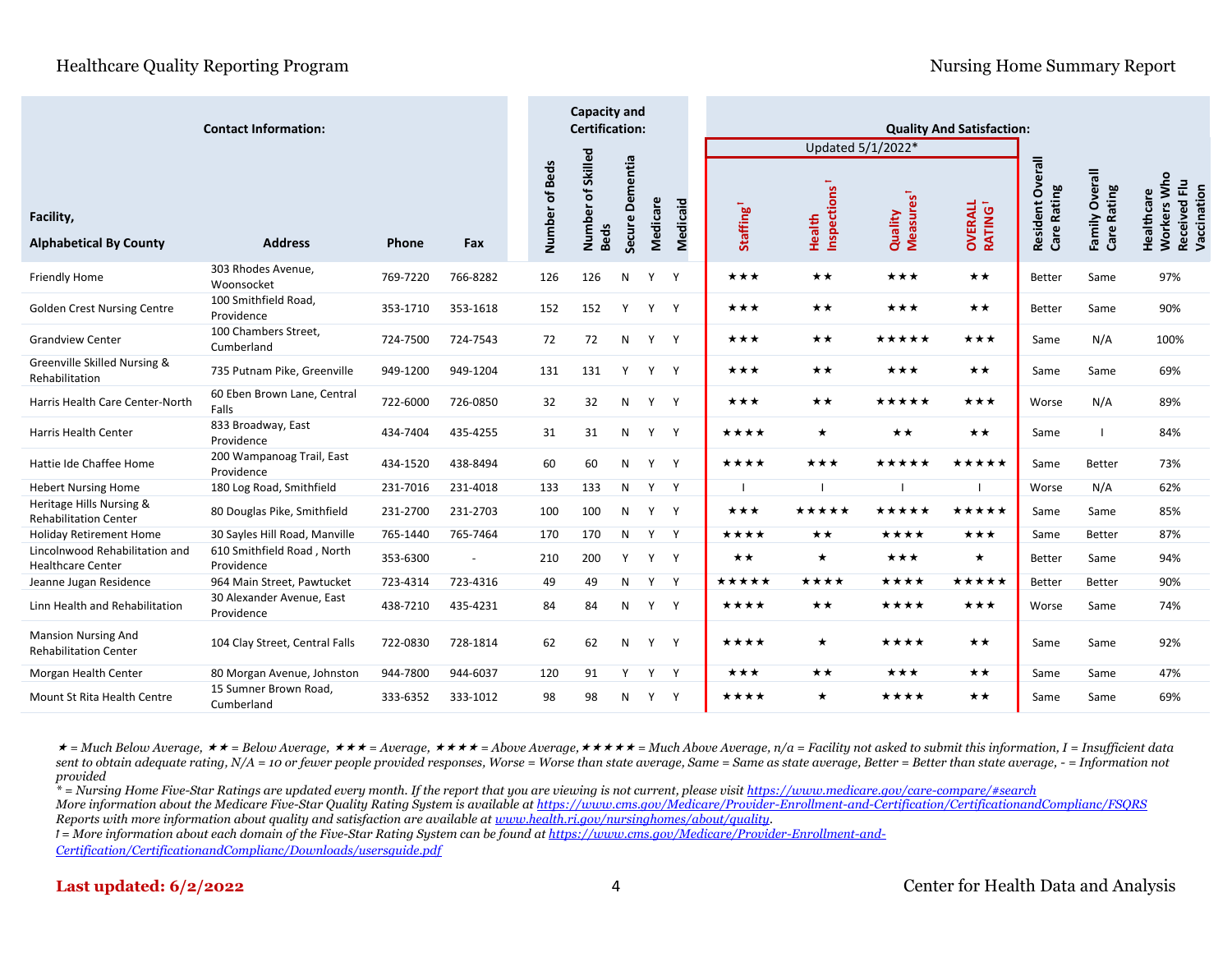|                                                                   |                                         |          |                |                | <b>Capacity and</b><br><b>Certification:</b> |                       |                           | <b>Quality And Satisfaction:</b> |          |                       |                       |                                  |                                 |                                       |                                  |                                                                    |
|-------------------------------------------------------------------|-----------------------------------------|----------|----------------|----------------|----------------------------------------------|-----------------------|---------------------------|----------------------------------|----------|-----------------------|-----------------------|----------------------------------|---------------------------------|---------------------------------------|----------------------------------|--------------------------------------------------------------------|
|                                                                   |                                         |          |                |                |                                              |                       |                           |                                  |          |                       | Updated 5/1/2022*     |                                  |                                 |                                       |                                  |                                                                    |
| Facility,<br><b>Alphabetical By County</b>                        | <b>Address</b>                          | Phone    | Fax            | Number of Beds | of Skilled                                   | Number<br><b>Beds</b> | Dementia<br><b>Secure</b> | Medicare                         | Medicaid | Staffing <sup>1</sup> | Inspections<br>Health | Measures <sup>1</sup><br>Quality | <b>OVERALL</b><br><b>RATING</b> | erall<br>Š<br>Care Rating<br>Resident | Overall<br>Care Rating<br>Family | Who<br>Received Flu<br>Vaccination<br>Healthcare<br><b>Workers</b> |
| Oak Hill Health and Rehab<br>Center                               | 544 Pleasant Street,<br>Pawtucket       | 725-8888 | $\sim$         | 129            |                                              | 129                   | N                         | Y                                | Y        | ★★★                   | $\star$               | ****                             | $\star$                         | H                                     | N/A                              | 72%                                                                |
| Oakland Grove Health Care<br>Center                               | 560 Cumberland Hill Road,<br>Woonsocket | 769-0800 | 766-3661       | 178            |                                              | 178                   | N                         | Y                                | Y        | $\star\star$          | $\star\star$          | $\star$                          | $\star$                         | Worse                                 | Same                             | 81%                                                                |
| <b>Orchard View Manor</b>                                         | 135 Tripps Lane, East<br>Providence     | 438-2250 | 438-0635       | 166            |                                              | 166                   | Y                         | Y                                | Y        | ****                  | ★★★                   | ****                             | ★★★★                            | Worse                                 | Worse                            | 92%                                                                |
| <b>Overlook Nursing &amp;</b><br><b>Rehabilitation Center</b>     | 14 Rock Avenue, Pascoag                 | 568-2549 | $\blacksquare$ | 100            |                                              | 100                   | N                         | Y Y                              |          | ★★★                   | ★★★★                  | ****                             | ★★★★                            | Same                                  | <b>Better</b>                    | 84%                                                                |
| Pawtucket Falls Healthcare<br>Center                              | 70 Gill Avenue, Pawtucket               | 722-7900 | 723-9670       | 154            |                                              | 154                   | N                         | Y Y                              |          | ****                  | ★★                    | *****                            | ****                            | Worse                                 | Same                             | 97%                                                                |
| Crystal Lake Rehabilitation and<br><b>Care Center</b>             | 999 South Main Street,<br>Pascoag       | 568-3091 | 568-8070       | 71             |                                              | 71                    | N                         | Y Y                              |          | ★★★                   | ★★★                   | ***                              | ***                             | Worse                                 | Same                             | 83%                                                                |
| Scandinavian Home                                                 | 1811 Broad Street, Cranston             | 461-1433 | 461-4005       | 74             |                                              | 74                    | N                         | Y                                | Y        | *****                 | ****                  | ***                              | *****                           | Same                                  | Same                             | 96%                                                                |
| <b>St Antoine Residence</b>                                       | 10 Rhodes Avenue, North<br>Smithfield   | 767-3500 | 769-5249       | 180            |                                              | 180                   | Y                         | Y Y                              |          | ★★★                   | $\star\star$          | $\star$                          | $\star$                         | Same                                  | N/A                              | 73%                                                                |
| Steere House Nursing and<br><b>Rehabilitation Center</b>          | 100 Borden Street,<br>Providence        | 454-7970 | 831-7570       | 120            |                                              | 120                   | Y                         | Y Y                              |          | ****                  | ★★★                   | ****                             | ★★★★                            | Same                                  | Better                           | 81%                                                                |
| <b>Summit Commons</b><br>Rehabilitation and Health Care<br>Center | 99 Hillside Avenue,<br>Providence       | 574-4800 | 278-4937       | 165            |                                              | 165                   | Y                         | Y Y                              |          | ★★★★                  | ★★★                   | ★★★                              | ★★★★                            | H                                     | N/A                              | 92%                                                                |
| Tockwotton on the Waterfront                                      | 500 Waterfront Dr, East<br>Providence   | 272-5280 | 421-0550       | 52             |                                              | 52                    | Y                         | Y Y                              |          | ****                  | ★★★★                  | ★★★★★                            | *****                           | N/A                                   | N/A                              | 98%                                                                |
| Trinity Health & Rehabilitation<br>Center                         | 4 St Joseph Street,<br>Woonsocket       | 765-5844 | 762-2015       | 185            |                                              | 185                   | Y                         | Y Y                              |          | $\star\star$          | $\star\star$          | ★★★★★                            | ***                             | Worse                                 | N/A                              | 64%                                                                |
| Village at Waterman Lake                                          | 715 Putnam Pike, Greenville             | 949-8933 | 949-5860       | 30             |                                              | n/a                   | Y                         | N                                | N        | N/A                   | N/A                   | N/A                              | N/A                             | N/A                                   | <b>Better</b>                    | $\blacksquare$                                                     |
| Waterview Villa Rehabilitation<br>and Health Care Center          | 1275 South Broadway, East<br>Providence | 438-7020 | 438-0013       | 132            |                                              | 132                   | Y                         | Y                                | Y        | ★★★                   | **                    | ★★★★★                            | ★★★                             | Same                                  | Same                             | 77%                                                                |
| <b>Washington County</b>                                          |                                         |          |                |                |                                              |                       |                           |                                  |          |                       |                       |                                  |                                 |                                       |                                  |                                                                    |
| Apple Rehab Clipper                                               | 161 Post Road, Westerly                 | 322-8081 | 322-0910       | 60             |                                              | 60                    | N                         | Y                                | Y        | ****                  | ★★★                   | ★★★                              | ****                            | Same                                  | N/A                              | 57%                                                                |

 *= Much Below Average, = Below Average, = Average, = Above Average, = Much Above Average, n/a = Facility not asked to submit this information, I = Insufficient data sent to obtain adequate rating, N/A = 10 or fewer people provided responses, Worse = Worse than state average, Same = Same as state average, Better = Better than state average, - = Information not provided*

*\* = Nursing Home Five-Star Ratings are updated every month. If the report that you are viewing is not current, please visi[t https://www.medicare.gov/care-compare/#search](https://www.medicare.gov/care-compare/#search) More information about the Medicare Five-Star Quality Rating System is available a[t https://www.cms.gov/Medicare/Provider-Enrollment-and-Certification/CertificationandComplianc/FSQRS](https://www.cms.gov/Medicare/Provider-Enrollment-and-Certification/CertificationandComplianc/FSQRS) Reports with more information about quality and satisfaction are available a[t www.health.ri.gov/nursinghomes/about/quality.](http://www.health.ri.gov/nursinghomes/about/quality)*

*ꝉ = More information about each domain of the Five-Star Rating System can be found at [https://www.cms.gov/Medicare/Provider-Enrollment-and-](https://www.cms.gov/Medicare/Provider-Enrollment-and-Certification/CertificationandComplianc/Downloads/usersguide.pdf)*